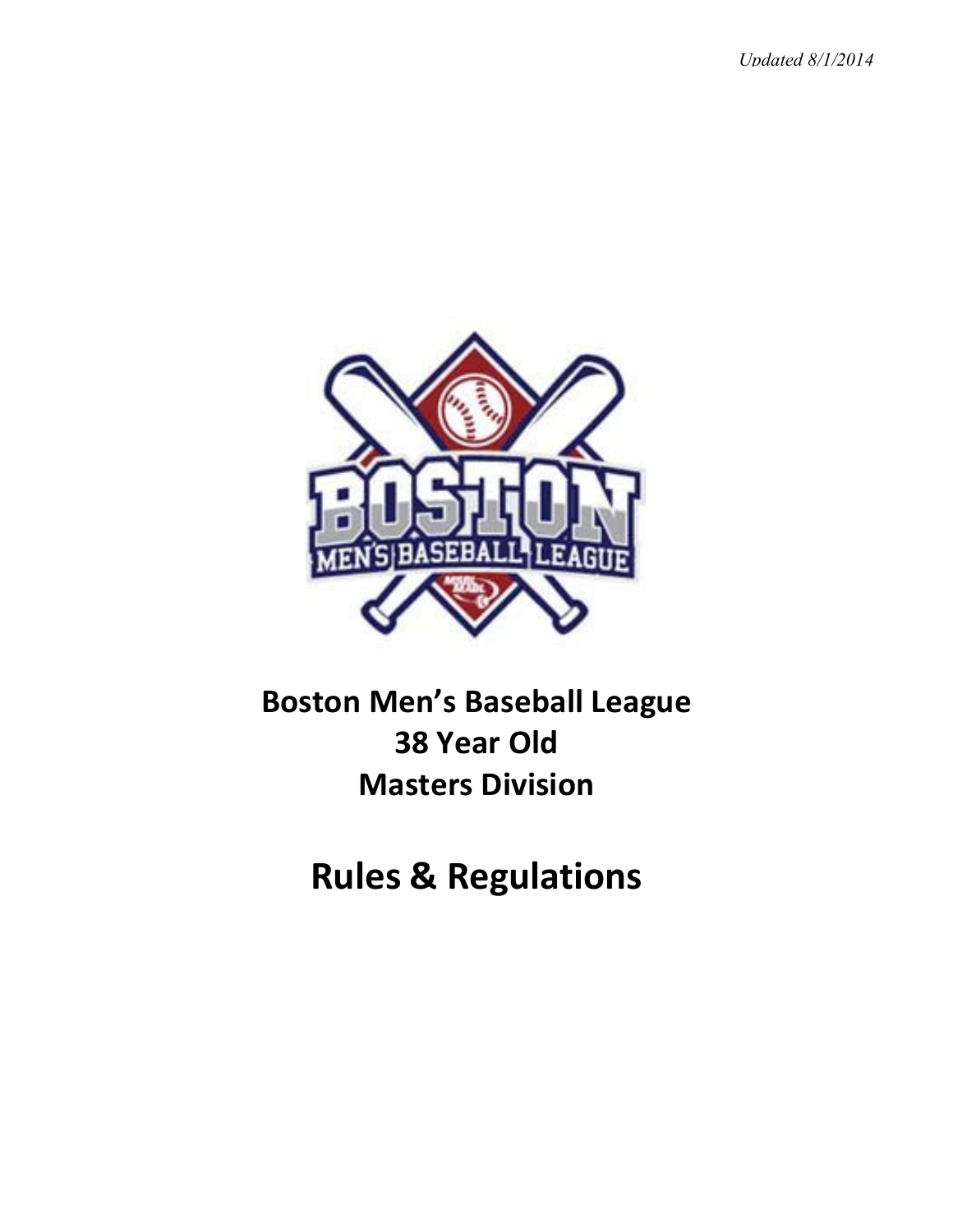# **RULES & REGULATIONS FOR THE MASTERS DIVISION** Table of Contents

#### 1.00 ELIGIBILITY

- 1.01 Player Eligibility
- 1.02 Roster Size

## 2.00 EQUIPMENT

- 2.01 Baseballs
- 2.02 Helmets
- 2.03 Bats

## 3.00 GAME FORMAT AND POSTPONEMENT

- 3.01 Lineup
- 3.02 Courtesy Runners
- 3.03 Game Length
- 3.04 Called Game
- 3.05 Rainout/Poor Field Condition Notification

## 4.00 UMPIRES

4.01 Umpire Fees

## 5.00 PLAYOFFS AND TIEBREAKERS

- 5.01 League Standings
- 5.02 Team Playoff Qualification
- 5.03 Playoff Tiebreakers
- 5.04 Player Playoff Eligibility

## 6.00 GENERAL LEAGUE RULES

- 6.01 Preliminary Rosters and Fees
- 6.02 Player Waiver
- 6.03 Forfeits
- 6.04 Use of the Field Prior to the Game
- 6.05 Protests
- 6.06 Score Reporting and 400Hitter

## 7.00 CODE OF CONDUCT

- 7.01 Fighting
- 7.02 Physical Attack against an Umpire
- 7.03 Verbal Attack against an Umpire
- 7.04 Player Ejection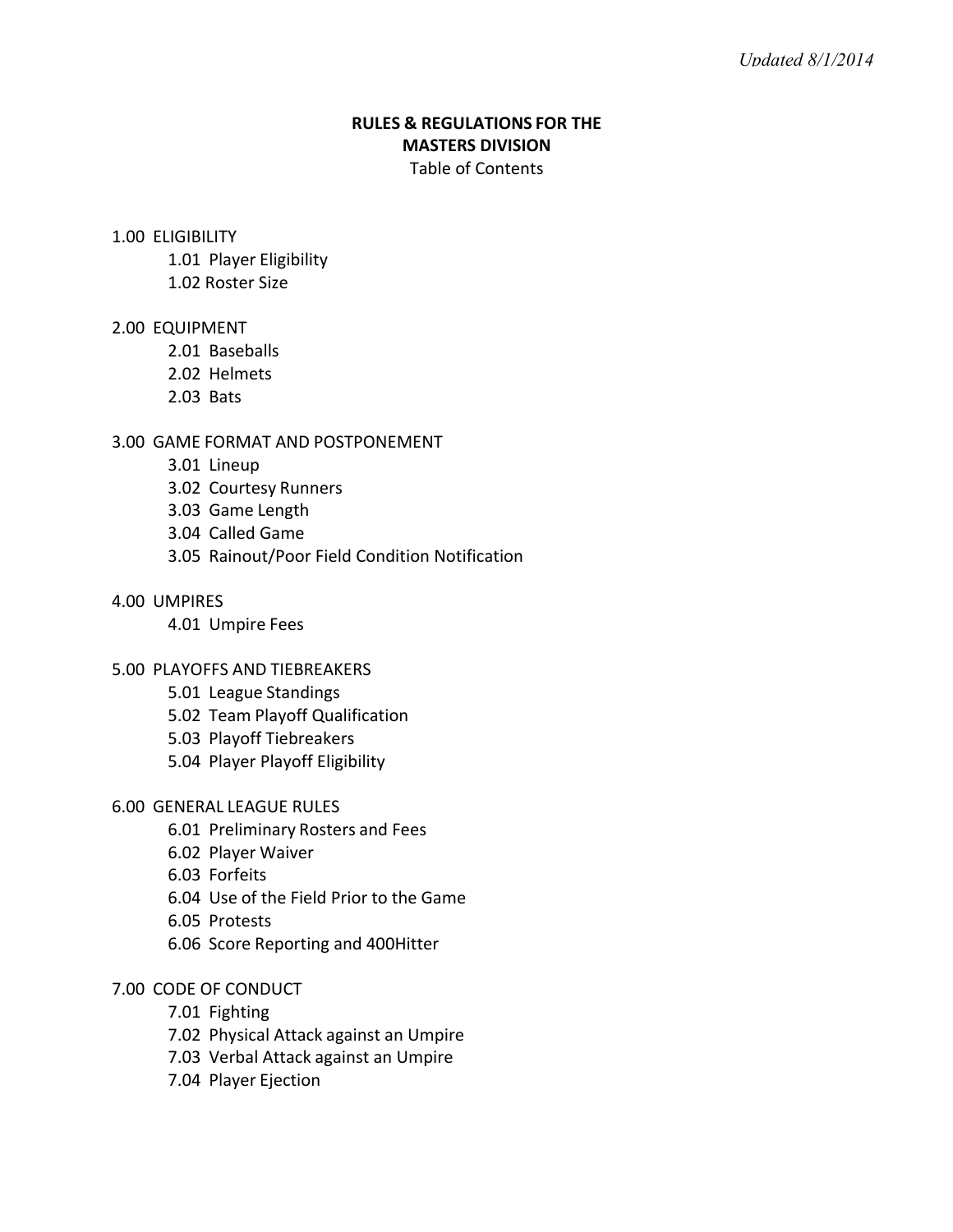## **RULES & REGULATIONS FOR THE MASTERS DIVISION**

The Boston MSBL Masters Division ("MSBL") is a recreational baseball league for men ages 38 and older. It is part of the Boston Men's Baseball League ("BMBL"), a non-profit recreational baseball organization centered in Boston, Massachusetts. The MSBL offers ballplayers the opportunity to participate in competitive baseball games from the Spring to the Fall each year. Adult attitudes must always prevail. The league President and his Officers will have the responsibility of upholding this ethic. Anyone who abuses the league's code of conduct (section 8) can be suspended or expelled from the league at the sole discretion of the league officers.

League rules are established in the following manner:

- Default is the Major League rule book.
- MSBL National Rules, which override major league rules, are defined in the official scorebook.
- Boston MSBL Rule exceptions, described below, override Major League and MSBL National rules.

## **1.00 ELIGIBILITY**

- **1.01** Player Eligibility.
	- (a) To be eligible to play in the  $38+$  Masters Division, the player must turn  $38$  by December 31 of that season.
- 1.02 Roster Size
	- (a) The roster size is limited to 25 Active Players (Inactive Players are not included)

## **2.00 EQUIPMENT**

**2.01** Baseballs

(a) Teams will use the official league approved baseballs which will be purchased through the league: Currently Rawlings RMSBL or Diamond D1 Pro.

- (b) The home team is responsible for supplying the game balls.
- **2.02** Helmets
	- (a) All batters and runners must wear helmets with at least one ear flap facing the pitcher for both at bats and on base - there is no exception to this rule.
	- (b) Full double-ear flap helmets are encouraged for at bats and are encouraged for the bases. At minimum single-ear flap helmets are required.
	- (c) Catchers must wear a helmet underneath their mask.

(d) All base coaches are encouraged but, not required, to wear helmets while on the field of play.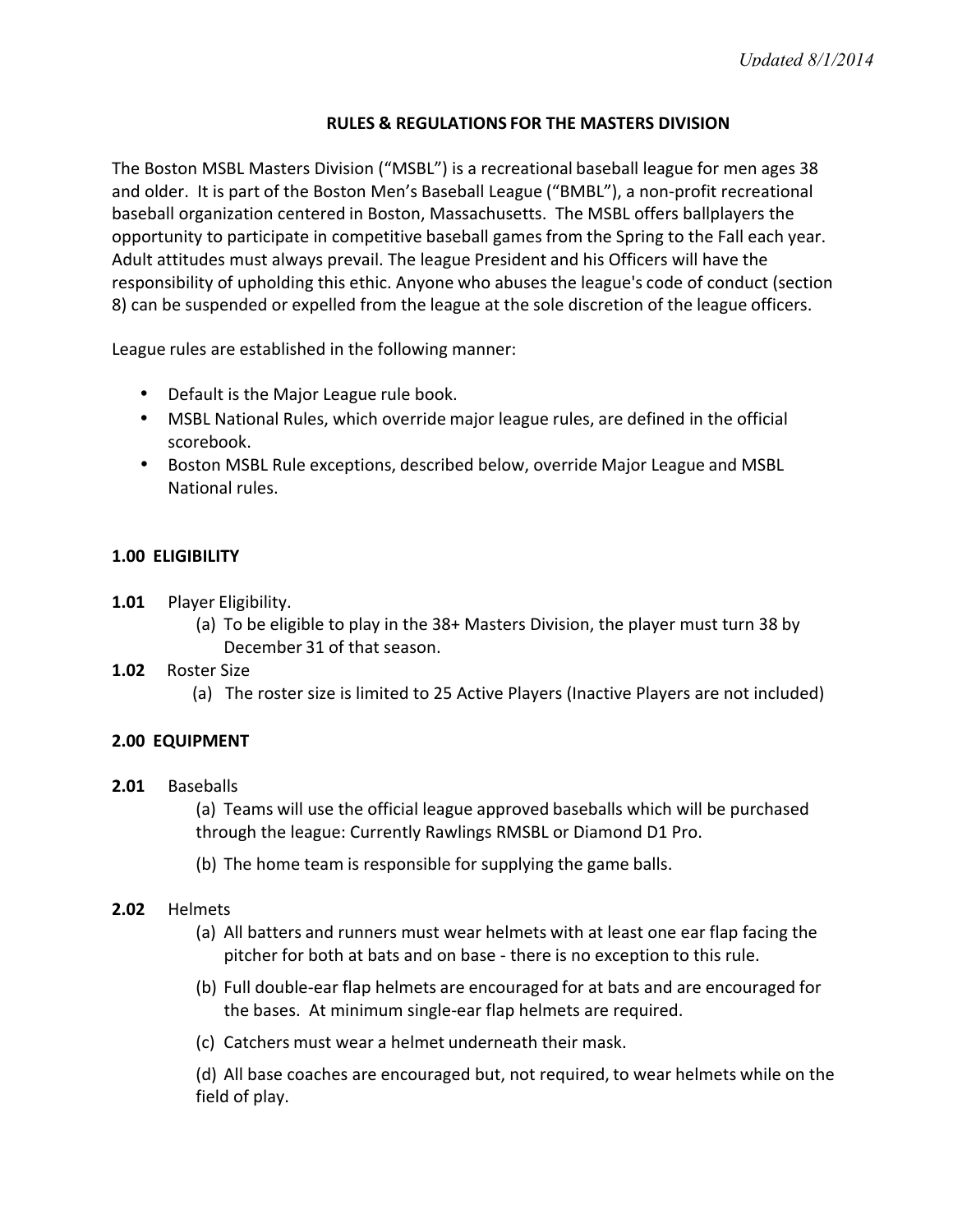## **2.03** Bats

(a) League is wood bat only. Composites made of wood or fiberglass are allowed

#### **3.00 GAME FORMAT AND POSTPONEMENT**

## **3.01** Lineup.

- (a) Each manager can bat as many players as he desires, with a **minimum of nine**.
- (b) Teams can play an official game with 8 players and bat only 8 players if that is all they have in uniform at the game, though the opposing team must still bat a minimum of nine batters (override to national rule 3.e which states 10). (i) An OUT is recorded each time the  $9<sup>th</sup>$  position comes to the plate.
	- It will be recorded as a strikeout for recordkeeping purposes.
- (c) If a team has less than 8 players, the game is declared a forfeit and forfeiting team must pay all umpire fees.

(d) Games cannot be re-scheduled because a team does not have enough players. 

(e) If during the game in which 8 players are available and one player is removed

for any reason (injury, ejection, etc.) the game will be forfeited at that time.

(f)  $A/B$  batting system can be used for ANY batting position if desired. The "A" hitter bats during the first time through the lineup, with the "B" batter hitting during the second time through the order, continuing in alternating fashion until the game is complete. Once a team declares the use of this A/B system, it must continue using it for the remainder of the game in the batting slots for which it was designated. Hitters in an A/B position may be pinch hit for, just as any other player. A/B slots may only be added on the initial lineup card. Additional batters can be added to lineup as A/B or single hitters.

## **3.02** Courtesy Runners.

- (a) Each team is allowed to designate two (2) courtesy runners.
- (b) Players needing courtesy runners must have their manager notify the opposing manager before game time.
- (c) If not so notified, the opposing manager may deny the request.

(d) The player to make the last batted out must be the courtesy runner. If no out has been recorded the last hitter in the lineup will be deemed the courtesy runner.

(e) If a player is legitimately hurt during the game and his team has already used two courtesy runners, then the team is allowed a third courtesy runner.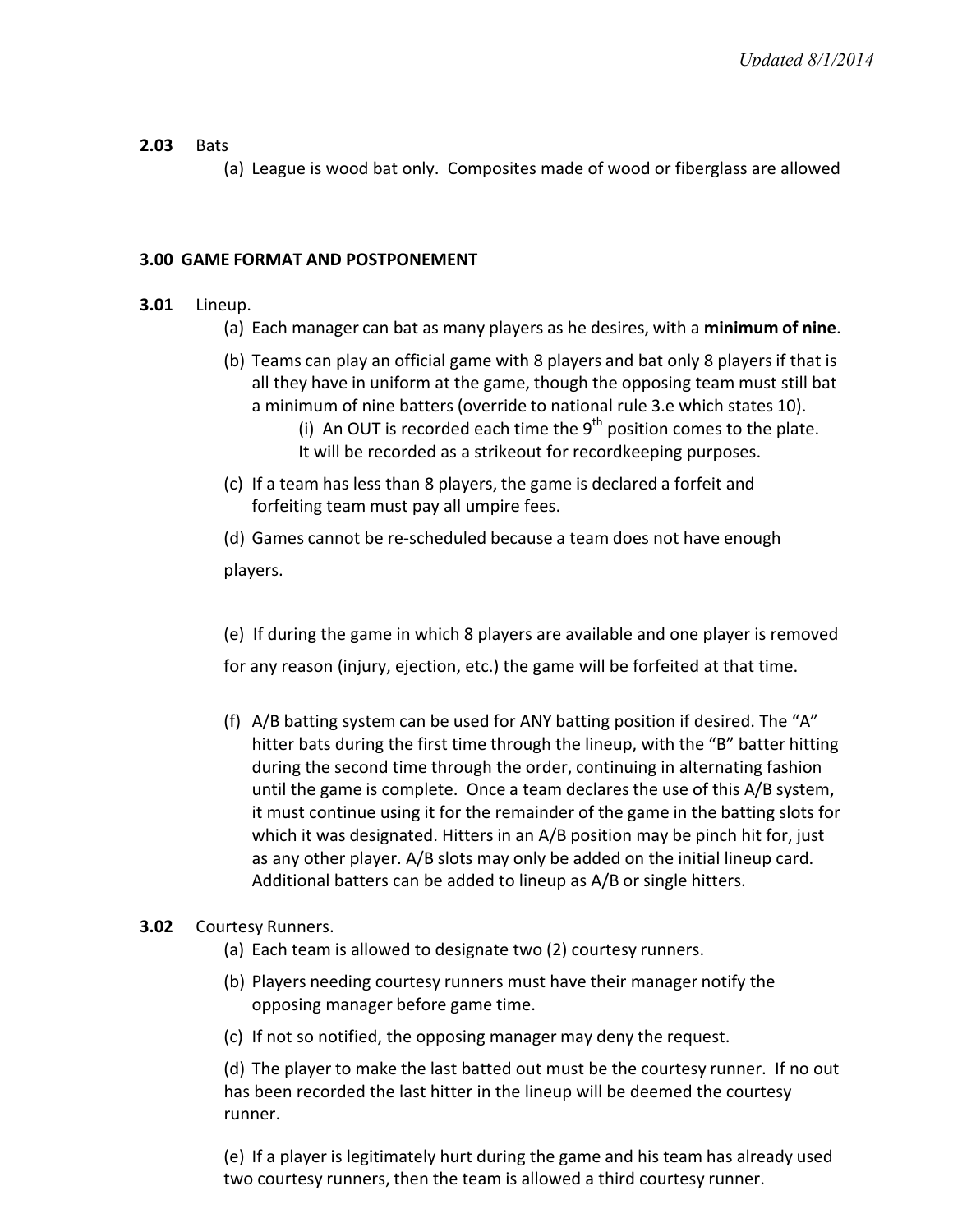- **3.03** Game Length.
	- (a) All games shall be  $7$  innings with a 3-hour curfew.
	- (c) No inning shall start 2 hours and 50 minutes after the first pitch of game.
	- (d) Both teams can agree to play beyond this curfew if no other teams are waiting to use the field; this should be discussed prior to the game.
	- (e) A game can end in a tie.
	- (f) Mercy Rule If a team is winning by 12 runs or more after 4-1/2 innings (Home Team winning) or 5 full innings (away team leading) the game is both official and over.
- **3.04** Called Game.
	- (a) 7 inning games called on account of rain or darkness will be considered complete if:
		- 1. Four (4) innings have been completed;
		- 2. The home team has scored more runs in three (3) or three and a fraction  $(3+)$  half innings than the visiting team has scored in four  $(4)$ completed half innings;
		- 3. If the home team scores one or more runs in its half of the fourth inning to tie the score.

**3.05** Rainout/Poor Field Condition Notification. The home team manager must notify the Umpire-in-Chief, the opposing manager, and the league office of any cancellation due to field conditions a minimum of one (1) hour before game time.

# **4.00 UMPIRES**

- **4.01** Umpire fees.
	- (a) Home team is responsible for paying home plate umpire, while the away team shall pay the base umpire.
	- (b) The umpire fee is \$75.00 for 7 innings
	- (c) Umpire fees are to be paid prior to the start of the game.
	- (d) If there is only one umpire that shows up for a game, he is to be paid a  $1\frac{1}{2}$ fee (\$112.50 for 7 innings). Note: teams should notify the Umpire in Chief and league commissioner if only 1 umpire shows.
	- (e) Once an umpire shows up at the field, he must be paid, even if the game is called before a single pitch is thrown.
	- (f) If the game is postponed by rain or field conditions before the game starts, each umpire is due a  $\frac{1}{2}$  fee.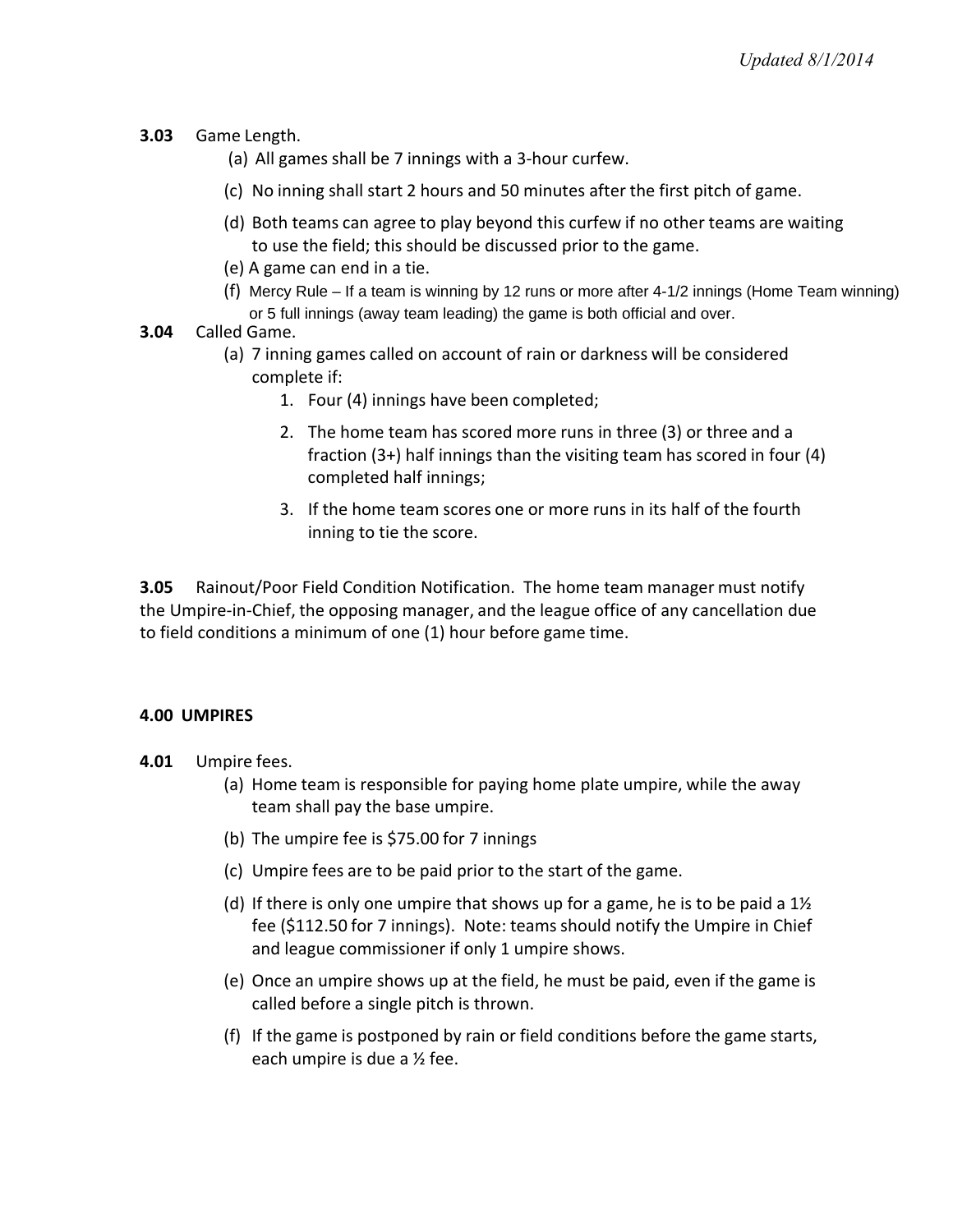#### **5.00 PLAYOFFS AND TIEBREAKERS**

**5.01** League Standings. Final league standings will be determined by the following point system: 2 points for a win, 1 point for a tie, -2 (minus 2) points for a forfeit.

- **5.02** Team Playoff Qualification. (a) If 8 team league  $-$  top 8 teams make playoffs
	- (i)  $\#1$  plays  $\#8$ ;  $\#2$  plays  $\#7$ ;  $\#3$  plays  $\#6$ ;  $\#4$  plays  $\#5$
	- (b) If 9 team league #8 and #9 play a 1-game play in game to determine who plays #1 seed
	- (c) If a 10 team league or more the top 8 teams make the playoffs and the playoff format will follow as per  $(a)(i)$  above
	- (d) We WILL reseed after each round of playoffs so the highest seed will play the lowest seed after the completion of each round
	- (e) The higher seed will be the home team for game 1 and 3; the lower seed will be home team for game 2
	- (f) All series will be the Best 2-out-of-3 except the play-in game for a 9-team league

**5.03** Playoff Tiebreakers. In the event of a tie for playoff spots, the following procedures, in the order they are listed, will be used to break the tie:

- (a) Two Teams:
	- 1. Head to head
	- 2. Fewest runs allowed in head to head games
	- 3. Fewest runs allowed against all teams if teams have played an uneven amount of games then average runs allowed will be used.
	- 4. One game play-off for final playoff spot; to break seeding tie, there will be a coin flip.
- (b) Three or More Teams:
	- 1. Runs allowed (all games) if teams have played an uneven amount of games then average runs allowed will be used.
	- 2. One game play-off for final playoff spot; to break seeding tie, there will be a coin flip.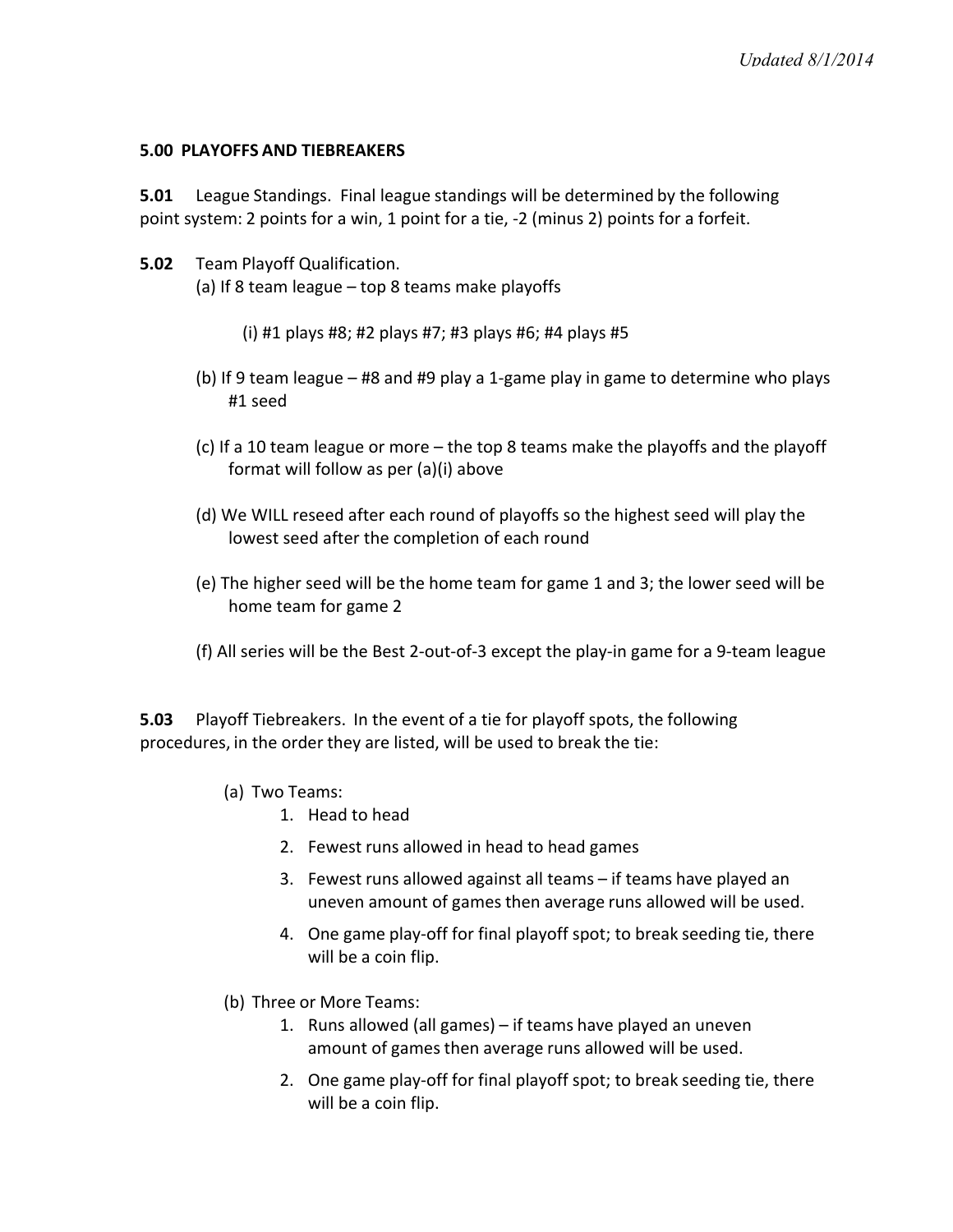#### **5.04** Player Playoff Eligibility

- (a) To be eligible to play in the playoffs, players must be registered on their team's roster, entered into 400Hitter, before the team has played in at least half of its games. So, in a 16 game schedule the player must be on the roster before the start of the  $9<sup>th</sup>$  game.
- (b) Games Played Rule: To be eligible to play in the playoffs a player must have played in AT LEAST 50% of the teams games. So in a 16-game season a player must have played in at least 8 games.
- (c) **There will be NO exceptions to the Games Played Rule.**
- (d) Forfeits: The winning team in a forfeit is allowed to give a 1-game credit for everyone on the Active roster; 400hitter must be updated accordingly. The losing teams will **not** be allowed to give any member of their roster game credit.
- (e) Game Credit: The player must appear in the lineup card in order to receive credit for games played. This means a plate appearance, pinch running (not courtesy running), or throw to at least 1 batter while pitching. Appearing in the field ONLY does NOT constitute game credit unless that person enters into the official line up as a replacement to a player who has a spot in the official hitting lineup (and it must happen before the completion of the  $6<sup>th</sup>$ inning).
- (f) Player Found to be Ineligible for Playoff Participation. If a player who is not eligible for the playoffs per Rule 5.04 is found to have participated in a playoff game, that player shall be suspended for the remainder of the playoffs. In addition, the player designated as manager shall be suspended for two (2) games for the first offense, with subsequent offenses resulting in additional penalties at the discretion of the League President. Any playoff games won by the team who employed the ineligible player in which the ineligible player participated either as a batter or fielder shall be forfeited to the opposing team.

Rule 5.04 Note: The spirit of this rule is to prevent late season "ringers" that have not played most of the year in our league and also to eliminate end of season forfeits as a determiner of playoff eligibility.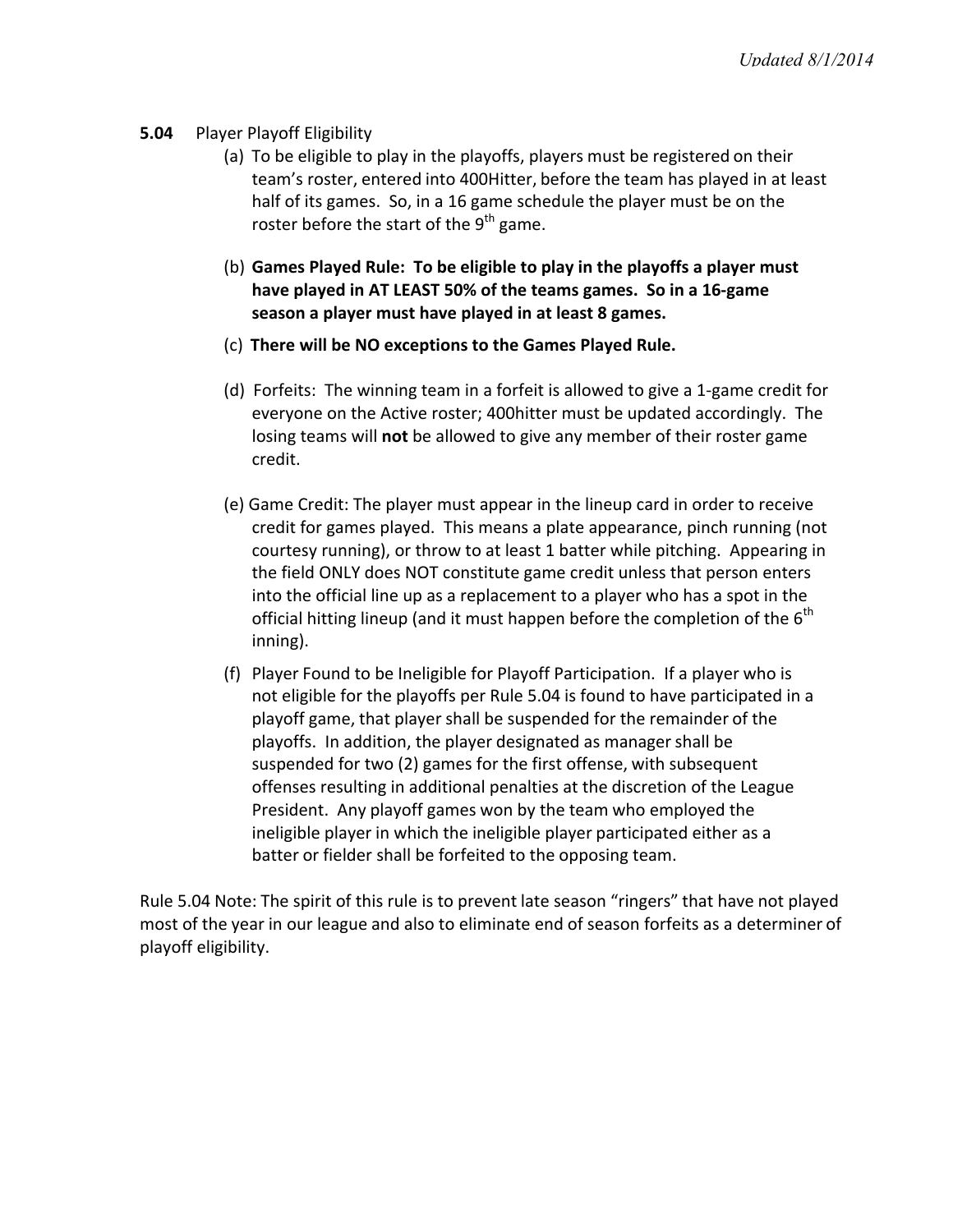#### **6.00 GENERAL LEAGUE RULES**

- **6.01** Preliminary Rosters and Fees.
	- (a) Preliminary rosters and league fees are due by Opening Day.
	- (b) Rosters, with complete addresses and date of birth, must be entered into 400Hit ter.
	- $(c)$  It is permissible for a player to participate in a game before his information is entered into 400Hitter as long as player information is entered before the next game.

(d) Each team will be assessed a \$200 per team fee (subject to change) for the MSBL Affiliation Fee.

**6.02** Player Waiver. Players are not permitted to participate in league games unless they sign the league waiver form and provide that to the league commissioner.

## **6.03** Forfeits.

(a) If a team forfeits 3 or more games in a season, they are ineligible for the playoffs.

(b) In the event of a forfeit, all members of the winning team will receive credit for 1 game played/pitched. Members of the forfeiting team will receive no credit for a game played/pitched.

**6.04** Use of the Field Prior to the Game. The home team shall have use of the field for pre- game warm-up thirty (30) minutes prior to the start of the game for a period of not more than fifteen (15) minutes, provided that the home team has the required number of players for an official game to begin. The away team shall have use of the field for the final 15 minutes before game time, provided the visiting team has the required number of players for an official game

to begin.

**6.05** Protests. All protests are first brought to the League Commissioner. The League Commissioner's ruling can be appealed to the President. If the President's ruling is appealed, then the President will then appoint a 3-member, Independent Appeals Board to hear the protest and vote. The decision of the Independent Appeals Board is final.

**6.06** Score Reporting and 400Hitter.

- (a) Winning manager MUST report scores after each game on 400Hitter and write a summary if desired (losing manager may also enter the score if desired) within 48 hours of the game being played.
- (b) Teams that are unable to enter game results must e-mail the League Commissioner by 10:00am on the day following the game.
- (c) The winning team is responsible for writing the game summary on 400Hitter but if no summary is entered by the winning team, then the losing team can enter a summary.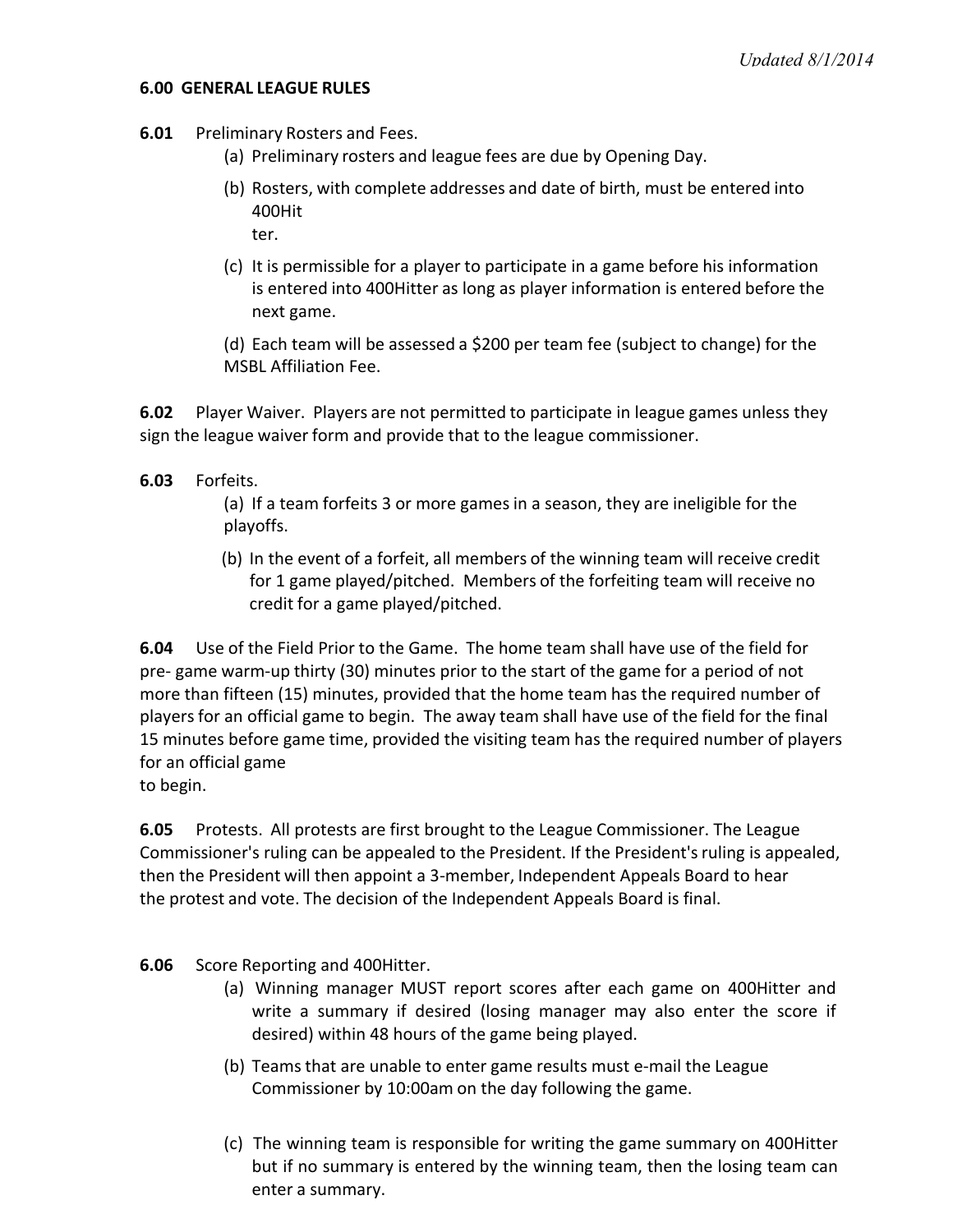(d) Failure to enter stats timely will result in that game being disallowed in the determination of playoff eligibility. The stats would count but the game credit would not.

# **7.00 CODE OF CONDUCT**

**7.01** Fighting. Fighting before, during or after a game earns a six (6) game suspension and may result in additional penalties, up to and including expulsion, at the discretion of the League President.

**7.02** Physical Attack against an Umpire. Striking an umpire earns a one (1) year suspension and forfeiture of any moneys paid to the league.

**7.03** Verbal Attack against an Umpire: a verbal abuse of an umpire or failure to leave the field after an ejection is subject to additional suspensions at the discretion of the league president.

**7.04** Player Ejection. If a player is ejected from a game, additional suspensions by the League are possible on a case-by-case basis at the discretion of the League President.

## **MSBL National Rules of Note:**

3.f -- A manager may add batters to the bottom of the lineup at any time but if a batter is pinch hit or run for (except under courtesy runner rule), the player may not re-enter the game as a hitter.

3.h -- If a player is forced to leave a game due to injury or ejection, a reserve player, not previously entered into the game as a hitter, must hit in the replaced hitter's place. If there are no reserves who can replace the individual, the spot is skipped and all hitters below that position move up.

 $3.$ j -- If the pitcher is removed, he may re-enter the game only one time during the game but not in the same inning. Only one pitcher per team, per game, can re-enter.

4.e -- Players shall not intentionally collide with any other players. In the case of a runner intentionally colliding with a fielder, the runner will be called out and may, at the umpire's discretion, be expelled from the game. All runners must either slide or give up their right to a base if the defensive player has possession of the ball, is in the act of receiving the ball, or is about to immediately receive the ball. If a defensive player is not in the possession of the ball, is not in the act of receiving the ball, or is not about to immediately receive the ball so that he is able to record an out, he cannot block the base or be in the base path so as to impede the base runner's right to that base. Under such circumstances, the defensive player shall be responsible to avoid collision. If a collision does occur under these circumstances, the runner will always be considered safe and the obstruction rule shall be enforced. The defensive player may be ejected from the game (if the action is intentional, he must be ejected), and will be suspended from league play if the obstruction is judged to be flagrant.